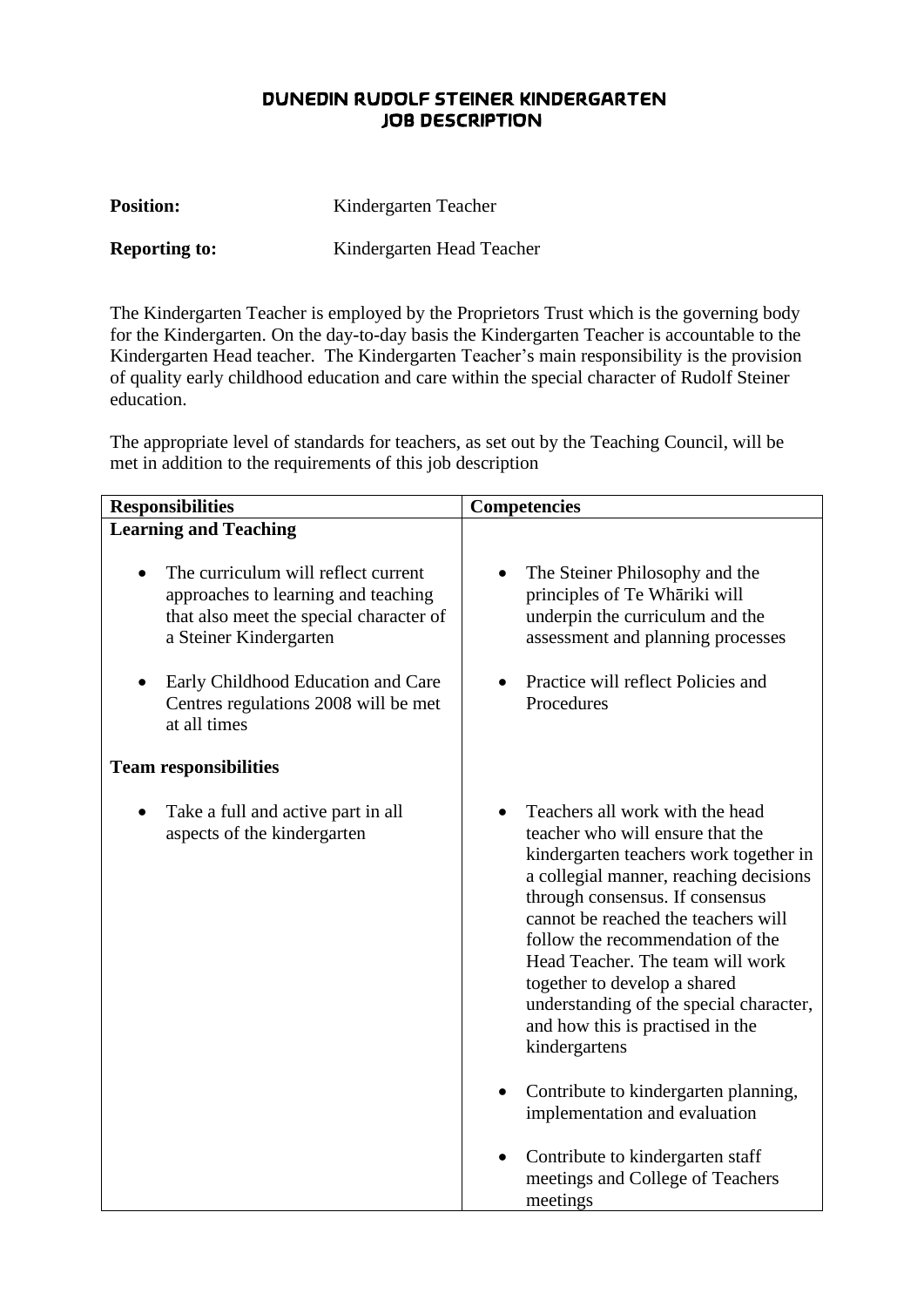| <b>Responsibilities</b>        | <b>Competencies</b>                                                                                                                          |
|--------------------------------|----------------------------------------------------------------------------------------------------------------------------------------------|
|                                | Undertake administrative, practical<br>and other tasks as agreed with the<br>kindergarten teachers                                           |
|                                | Maintain loyalty and support for all<br>colleagues                                                                                           |
|                                | Take an active role in the appraisal<br>process                                                                                              |
| <b>Effective Communication</b> | <b>Commitment to Professional</b><br>Development                                                                                             |
|                                | A positive, responsive and sensitive<br>attitude must be reflected and<br>communicated within the<br>kindergarten environment at all times   |
|                                | Ensure confidentiality of information                                                                                                        |
| <b>Health and Safety</b>       | Provide parents with opportunities to<br>$\bullet$<br>discuss their child's development and<br>the kindergarten's programme and<br>practices |
|                                | Have knowledge of and comply with<br>safety requirements of the Early<br>Childhood 2008 legislation                                          |
| Te Tiriti o Waitangi           | Have knowledge of and adhere to the<br>Health and safety policies and<br>procedures at the kindergarten                                      |
|                                | Model responsibility for and<br>commitment to Te Tiriti o Waitangi                                                                           |

## **KEY TASKS**

## **The following are the routine tasks of the Kindergarten Teacher:**

- ❖ Co-working with teaching colleagues.
- ❖ Keeping track of supplies needed in the Kindergarten.
- ❖ Helping prepare and serve morning tea and snacks.
- ❖ Cleaning up after morning tea and lunch.
- ❖ Assisting children with arts and crafts as required.